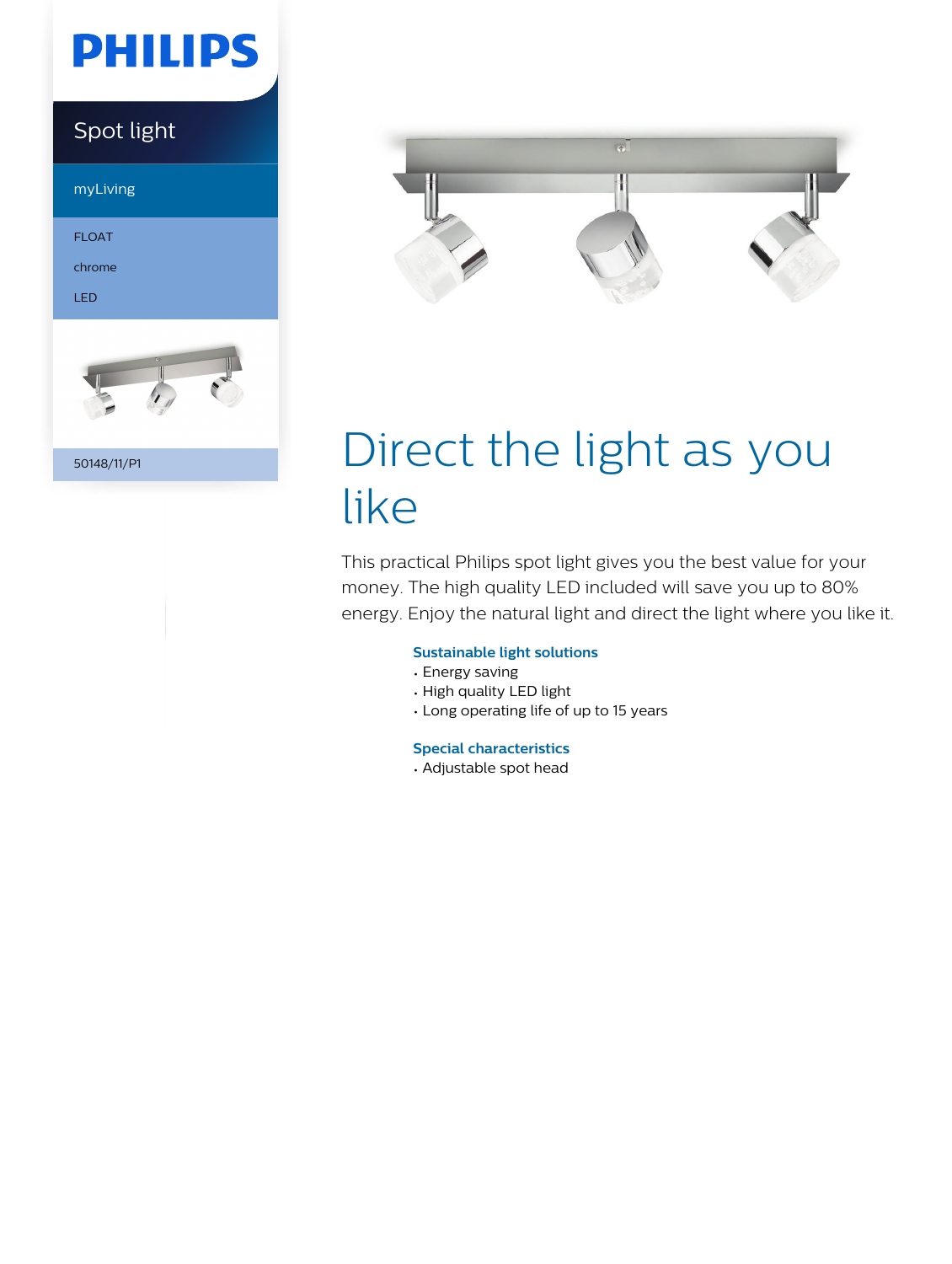#### 50148/11/P1

## **Highlights**

#### **Energy saving**



This Philips energy-saving lamp conserves energy compared with traditional light sources, helping you to save money on your electricity bills and do your bit for the environment.

#### **High quality LED light**



#### **Long operating life**



A light source you can trust. The integrated LEDs used in this Philips LED lamp will last up to 15,000 hours (which equals 15 years on the basis of an average use of 3 hours/day with at least 13,000 on/off switching cycles). It feels so good to think that you won't have to worry about maintenance or light bulb replacement while having the perfect light ambience in your home.

#### **Adjustable spot head**



Direct the light where you want it most by simply adjusting, rotating or tilting the spot head of the lamp.

The LED technology integrated into this Philips lamp is a unique solution developed by Philips. It turns on instantly, enables an optimal light output and brings out vivid colours in your home.

### Specifications

#### **Design and finishing**

- Colour: chrome
- Material: glass

#### **Extra feature/accessory incl.**

• LED integrated: Yes

#### **Miscellaneous**

- Especially designed for: Living Room and Bedroom, Kitchen
- Style: Contemporary
- Type: Spot light
- EyeComfort: No

#### **Product dimensions and weight**

- Height: 13.4 cm
- Length: 42 cm
- Net weight: 1.323 kg
- Width: 7.5 cm

#### **Service**

• Warranty: 2 year(s)